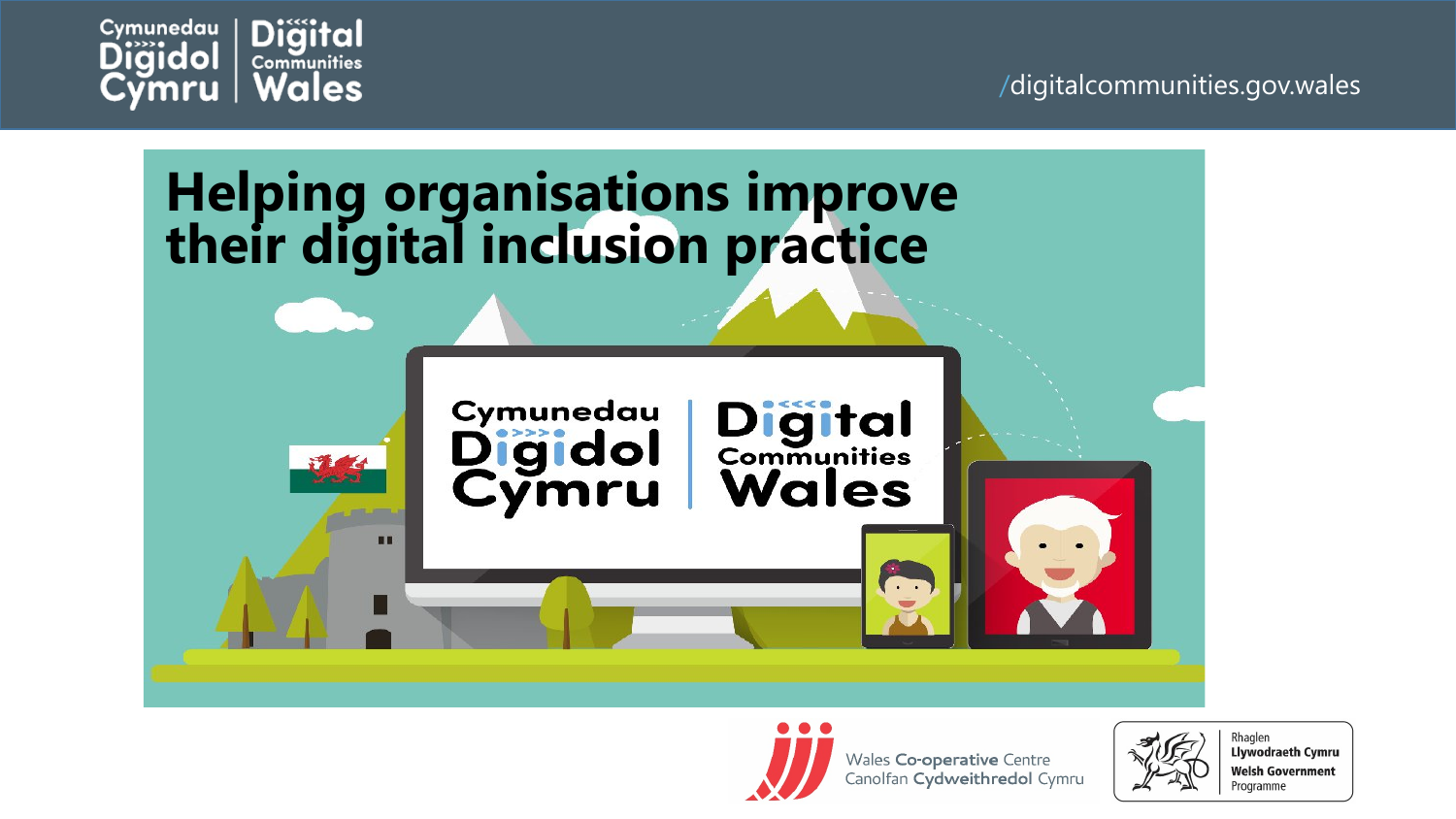

### /digitalcommunities.gov.wales

#### **Current work**

Digital Volunteering – all ages. Digital hero's through to older peer to peer support around getting online – Digital Companions.

Digital Health & Social Care Inspiring digital and Health and wellbeing apps. Growth in work across Health Boards

Organisational support – Strategic & Operational Supporting basic interventions that make a difference <https://vimeo.com/267485929>







Rhaglen **Llywodraeth Cymru Welsh Government** Programme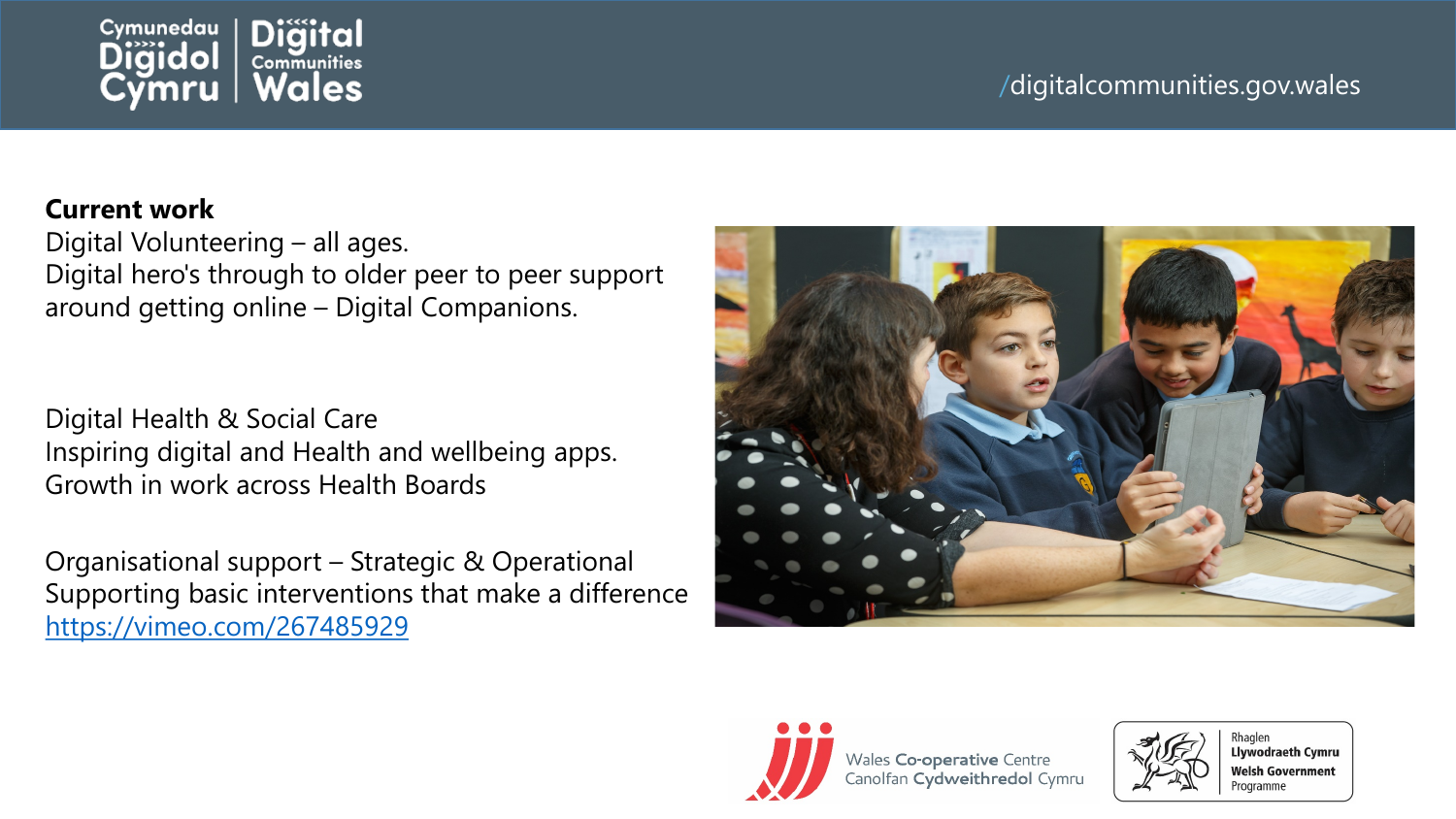# **RNIB** Supporting people<br>with sight loss

## /digitalcommunities.gov.wales

## RNIB – Online Today

Online Today was a three year Big lottery funded project to support people with sensory loss to get online and use digital technology.

Our aim was to support people who are 'hard to reach' We achieved this by providing 'person centred support' We carried out an evaluation on what the outcomes were for participants

On average participants took part in 6 sessions. With 1 being the minimum and 21 the maximum. 76% of participants rating of their skills improved 73% of participants rating of their confidence improved 65% of participants rating of their Knowledge improved 85% after receiving support can now use their technology independently, this is a 40% increase

Now that they are using digital devices: 79% felt more independent 73% felt happier 70% felt closer/had more contact with friends and family





Rhaglen **Llywodraeth Cymru Welsh Government** Programm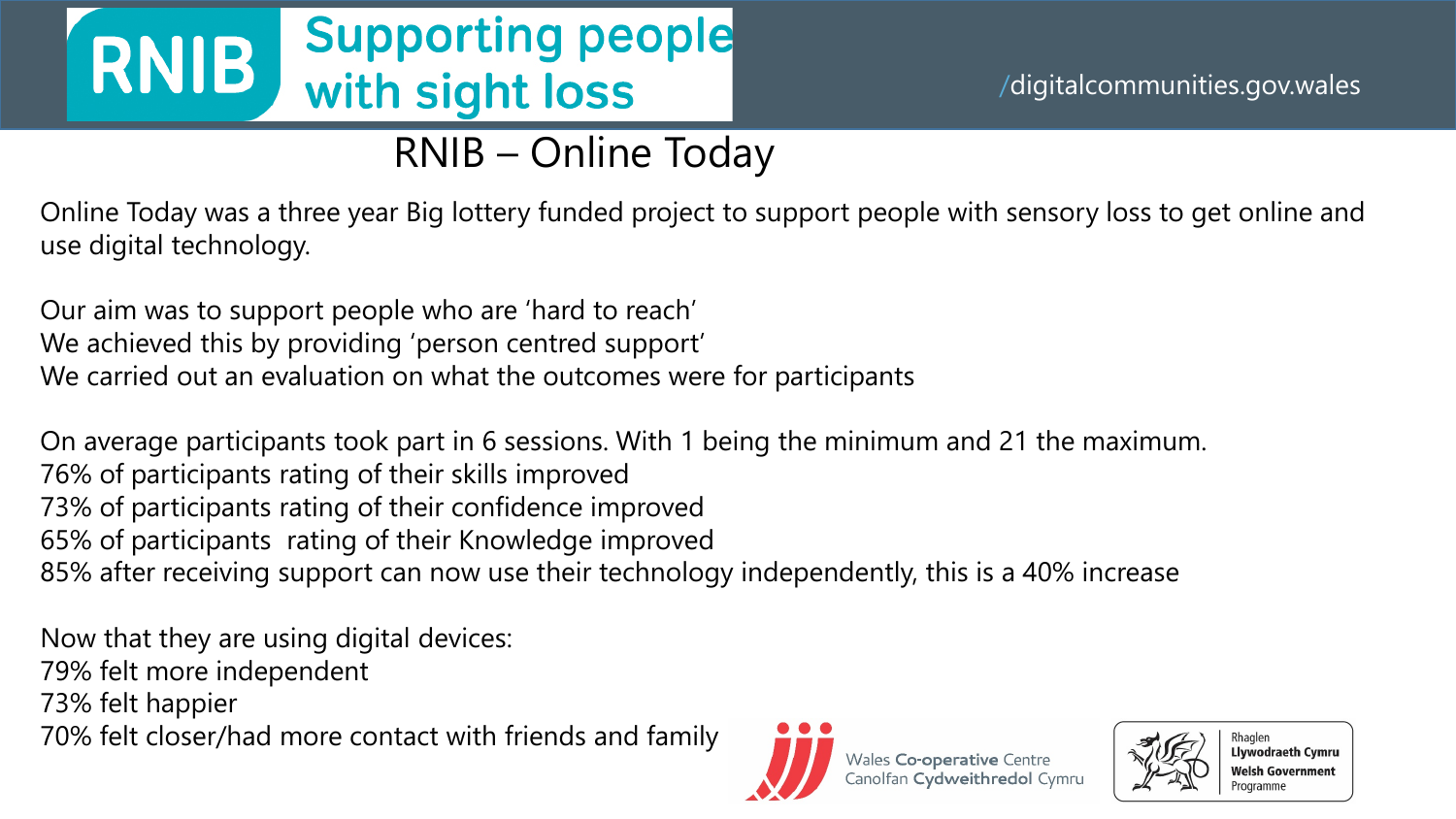

## Digital Inclusion Charter

- 1. Ensure that all our staff and volunteers have an opportunity to learn basic digital skills, and that they take advantage of this opportunity.
- 2. Ensure that digital inclusion principles are embedded into our day to day activities.
- 3. Encourage and support our staff and volunteers to help other people to get online and have the confidence to develop basic digital skills, and help other organisations to embrace digital tools.
- 4. Commit support and resources for digital inclusion activities and initiatives in Wales in whatever ways we can.
- 5. Share best practice and activity around digital inclusion with Digital Communities Wales so that our activities can be co-ordinated for maximum impact and measured consistently.
- 6. Look to build local partnerships amongst organisations which want to share ideas and co-ordinate activities with others in their area.





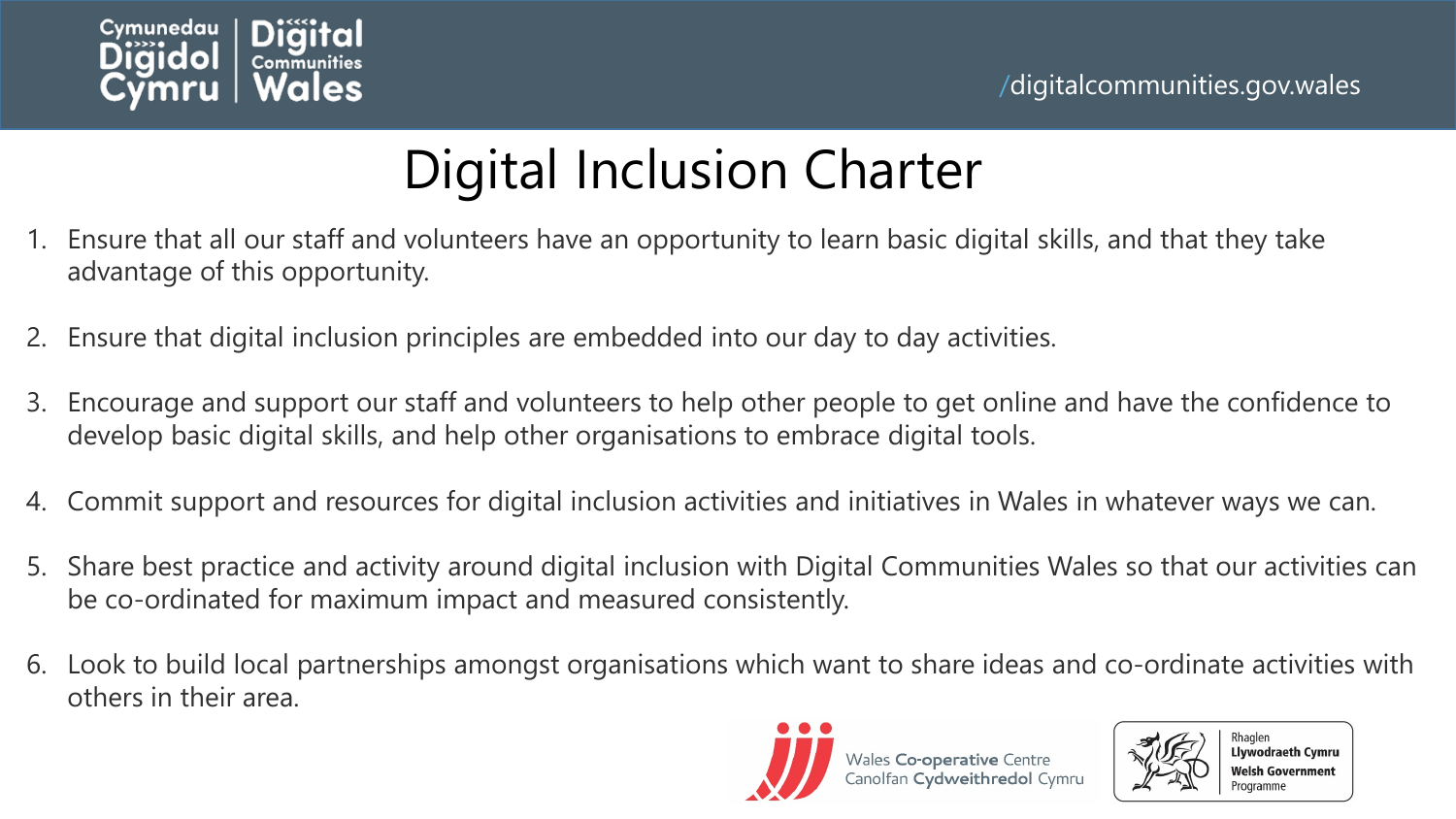

## **Q & A**

Challenge for organisations – how do we scale up the Digital Volunteering concept?

What alternative approaches to engaging people to get online could be done?

Does your organisation invest in resources, training or strategically commit to Digital Inclusion?